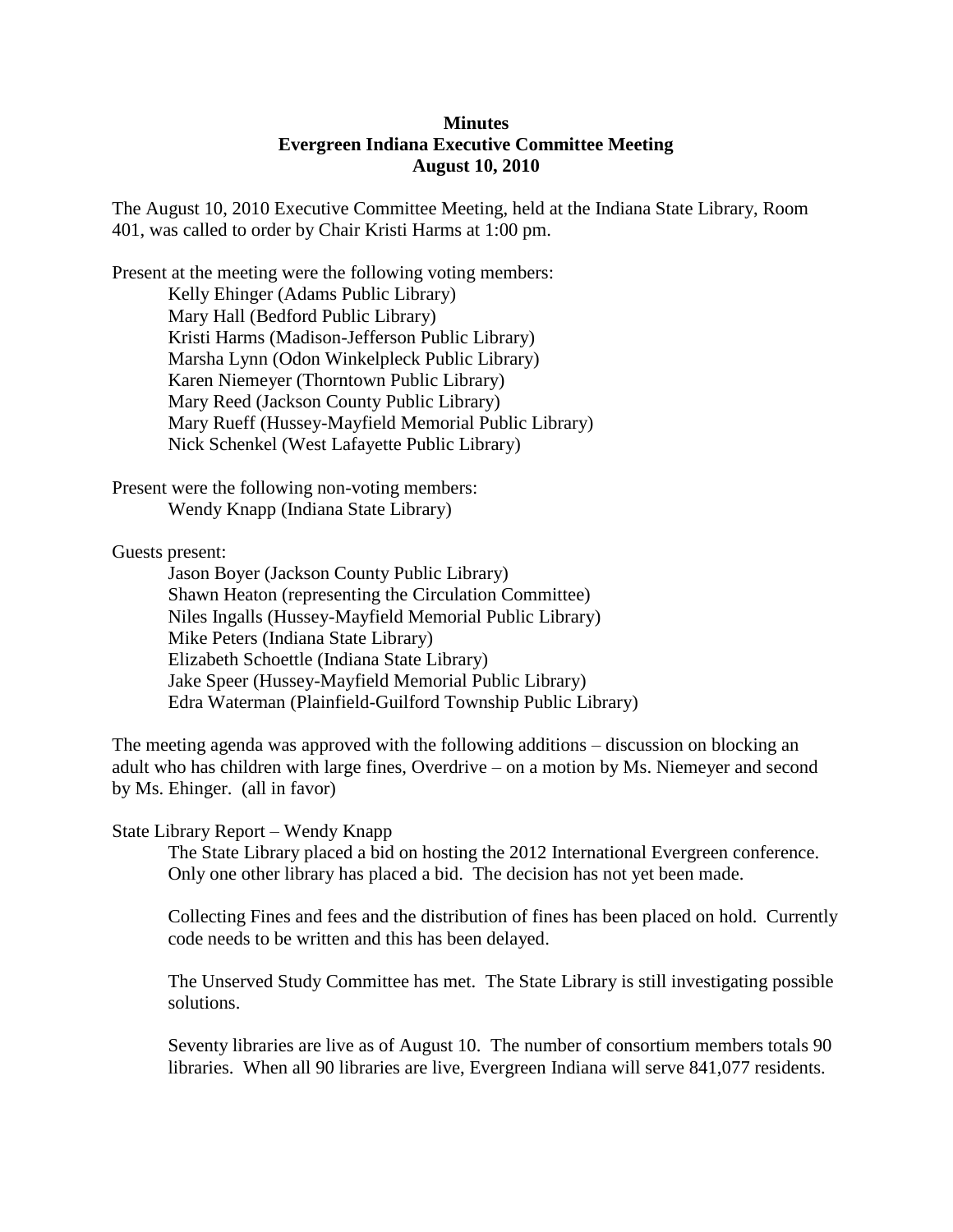# Committee Reports

## Cataloging Committee:

The Executive Committee approved the Cataloging Committee new member Shelly Lesandrini (Westfield Washington Public Library). Ms. Lesandrini replaces Judy Morehouse.

Other committee notes: The Train the Trainer classes have been well-received. Four additional trainers are available now to help provide the introduction and advanced cataloging classes across the state. The cataloging procedures are being revised and are available online. Ms. Knapp also reported that an antitrust and anticompetitive lawsuit against OCLC has been brought up by the Innovative Interfaces Inc. and SkyRiver. Ms. Knapp will keep the Executive Committee updated on the results of this lawsuit.

## Circulation Committee:

Modification to the Circulation Procedures: The Executive Committee reviewed the recommendation from the Circulation Committee and made the following changes:

- On page 3, a short explanation of IC 36-12-2-25(b)(3) and IC 36-12-2-25(b)(4) will be added after each. "Library employees" and "school corporation employees" will be added respectively.
- On page 8, the second to the last paragraph (starting with "If upon checking-in...") will be removed.

The Circulation Procedures were approved as amended on a motion by Ms. Ehinger and second by Ms. Rueff. (all in favor)

Discussion on new patron profile for Boone County libraries:

On behalf of Hussey-Mayfield Memorial Public Library (HMMPL) and Thorntown Public Library, Ms. Niemeyer asked the Executive Committee if the Committee would consider adding a new reciprocal card profile specifically for these two libraries within Boone County. Ms. Niemeyer distributed a packet of information to the Executive Committee regarding the agreement made between HMMPL, Thorntown, and area townships to provide service at a rate figured by the non-resident fee minus the average COIT income per person. Both libraries, with similar non-resident fees and with total COIT income comprising about 60% of their total income, settled on a fee of \$35 per township resident. Because this is an agreement with the townships and does not strictly follow the regulated formula for arriving at non-resident fees, these patrons are reciprocal cardholders. Because the libraries also have a reciprocal agreement, these patrons can use either of the libraries. However, the current configuration of "reciprocal" profile does not allow use of two reciprocal libraries by a single reciprocal cardholder. The Committee discussed whether allowing a new reciprocal profile would set a precedent and prompt other libraries to ask for special profiles to handle their reciprocal agreements. It was discussed that the Committee does not have a clear picture of the number of reciprocal agreements between Evergreen libraries, and between Evergreen and non-Evergreen libraries.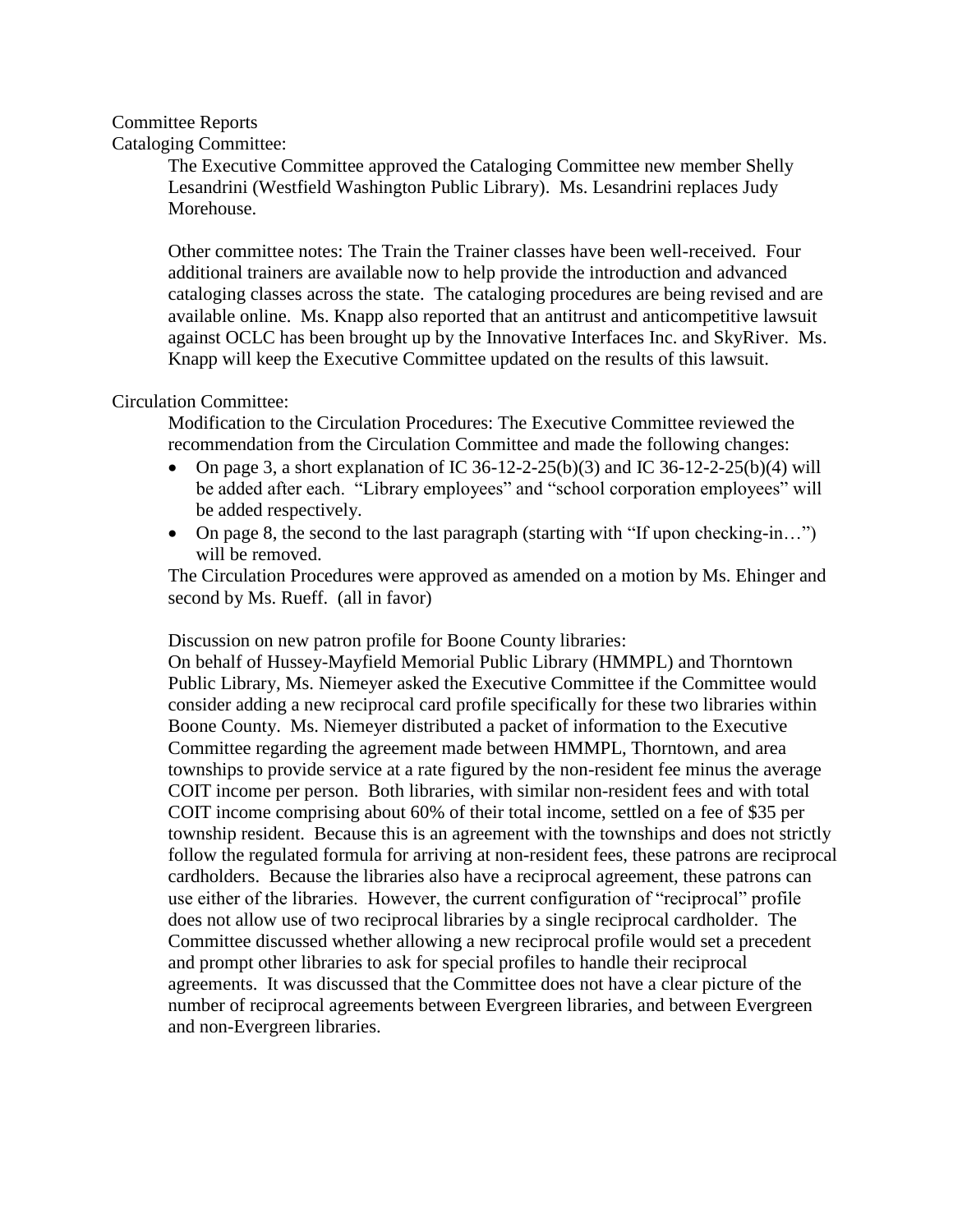The Committee asked the state library to provide a listing of the reciprocal agreements held by Evergreen Indiana libraries and also an estimate on the cost of changing the code to allow for this type of new reciprocal profile.

On a motion by Ms. Reed and second by Ms. Ehinger, this matter was tabled until further study of the materials distributed by Ms. Niemeyer, an estimated cost, and a listing of all reciprocal agreements.

#### IT/Technology Committee – Mr. Peters:

Five of the ten new servers have arrived. Mr. Peters reported that they will go online in October.

| <b>Upcoming Migrations:</b> | West Lebanon (non-automated), 8/17/10  |
|-----------------------------|----------------------------------------|
|                             | Lincoln Heritage, 8/26/10              |
|                             | Spencer County Public Library, 8/26/10 |
|                             | Attica Public Library, 9/23/10         |
|                             | Batesville Public Library, 9/23/10     |
|                             | Tyson Library, $9/23/10$               |

Mr. Ingalls reported on the automated holds notification. As of August 9, 2010, the system has made 11,400 successful calls. Because of the volume of calls, we are switching vendors from ENA to Cincinnati Bell to handle the automated calls. The incoming calls part of the automated calling is on hold. Mr. Ingalls suggested that requests for modifications be directed to Mr. Deuschle at Hussey-Mayfield Memorial Public Library.

Mr. Boyer reported on some modifications on which he has been working. First, catalog modifications include the addition of several MaRC fields in public display – notes, series, and added entries. The catalog will show call numbers in the browse lists, but this does not work well in Internet Explorer. Also, patrons will be able to put volume specific holds on items now. This option will be turned on September 13.

Finally, the Committee discussed holds and a possible holds patch. Currently there is a delay for holds from other libraries for items. If library A checks in materials for which no library A patron has a hold, but libraries B and C have holds on that item, the system has a delay of two days so that library A patrons might find the item on the shelf. The unintended result of this delay is that it causes library A to check in the item, shelve it, then two days later retrieve it from the shelves for a hold. The Committee, on a motion by Ms. Lynn and second by Mr. Schenkel, voted to remove the delay and to change proximity rules to "first in, first out." This will be done on a trial basis starting September 28 to be evaluated at the October Executive Committee meeting.

#### Approval of New Members

On a motion by Ms. Rueff and second by Ms. Ehinger, the following new members were approved (all in favor):

Clinton Public Library